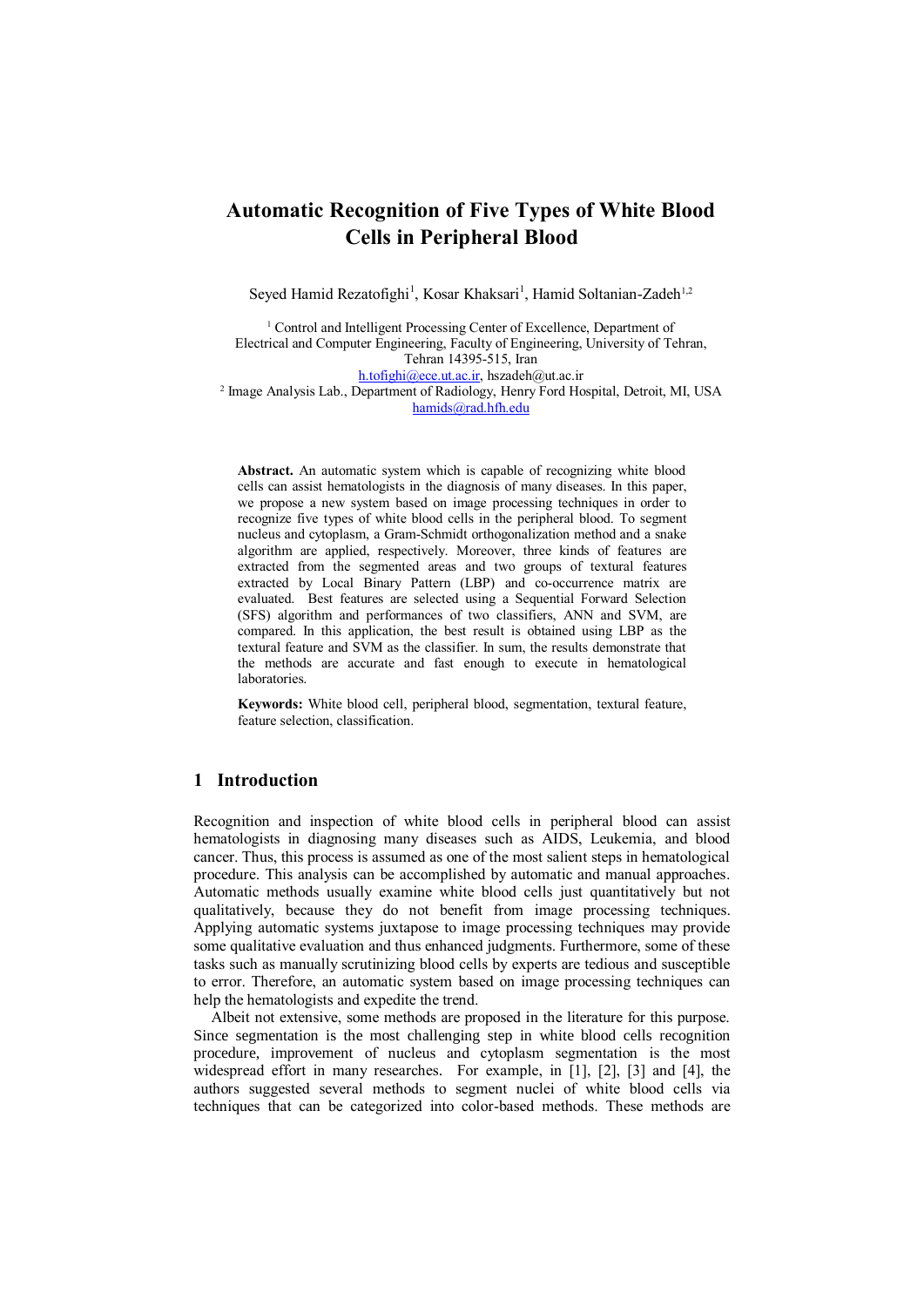simple but are not capable of segmenting the white blood cells nucleus accurately. In addition, cytoplasm is colorless in most cases. Thus, its boundary is not detectable and cannot be segmented by these methods. Methods based on imaging techniques generate superior results. For example, the method proposed in [5] obtained more acceptable results using multi-spectral imaging techniques. In this method, intensity of each pixel in different spectra is used to construct the feature vectors and a support vector machine (SVM) is used for classification and segmentation. In spite of efficacy of this method for segmenting white blood cells components, this system's implementation is costly and thus cannot be used widely at all laboratories. Cytoplasm and nucleus segmentation via mathematical and contour models is the third method and also the most important one. In this field, some methods such as region growing [6], watershed [7], parametric active contour deformable models [8], and also combination of the watershed technique and a parametric deformable model [9] are introduced in the literature. These methods are more complex and require more processing time in comparison with the first group of methods. However, their advantage is subtle more accurate segmentation. Since morphological and textural features are the features which are elicited from white blood cells by a hematologist, many papers such as [1], [10], [11] use feature extraction methods on the basis of these features. For classification, Bayes classifier [12], different types of artificial neural networks (ANNs) such as feed-forward back-propagation [13] and [14], local linear map [15], and fuzzy cellular neural network [16] are often used in the literature.

In this paper, our purpose is to design a new system based on image possessing methods to classify five major groups of white blood cells in peripheral blood. Therefore, at first, segmentation of white blood cells nuclei is carried out via Gram-Schmidt method. Then, distinguishing basophils from the other samples are performed using features extracted from nucleus areas. As cytoplasm edge is unobservable, a snake algorithm is used after some preprocessing procedures in order to segment the cytoplasm. The features elicited from the nucleus and cytoplasm areas in both steps are categorized into color, morphological, and textural features. Two groups of textural features attained by the Local Binary Pattern (LBP) and the cooccurrence matrix are evaluated. The feature selection step is adjoined to this process for ameliorating the classifier performance and expediting the program trend. Finally, the performance of two different classifiers, SVM and ANN, when using different sets of features is compared. The main difference between this research and other researches is that we propose an accurate and high-speed system for recognition of white blood cells which processes all segmentation, feature extraction and classification steps automatically.

The rest of the paper is organized as follows. In Section 2, we propose a pertinent system for recognition of five types of white blood cells. The experimental results are presented and discussed in Section 3. Finally, Section 4 is appropriated to presentation of the conclusions.

## **2 System Architecture**

Designing an automatic system to recognize five types of white blood cells in a hematological image of the peripheral blood is the main purpose of this work. It is necessary to design a block diagram based on this type of dataset. Fig. 1 illustrates the block diagram of our proposed system.

As shown in this figure, the method has three major phases whose details are explained in the next sections.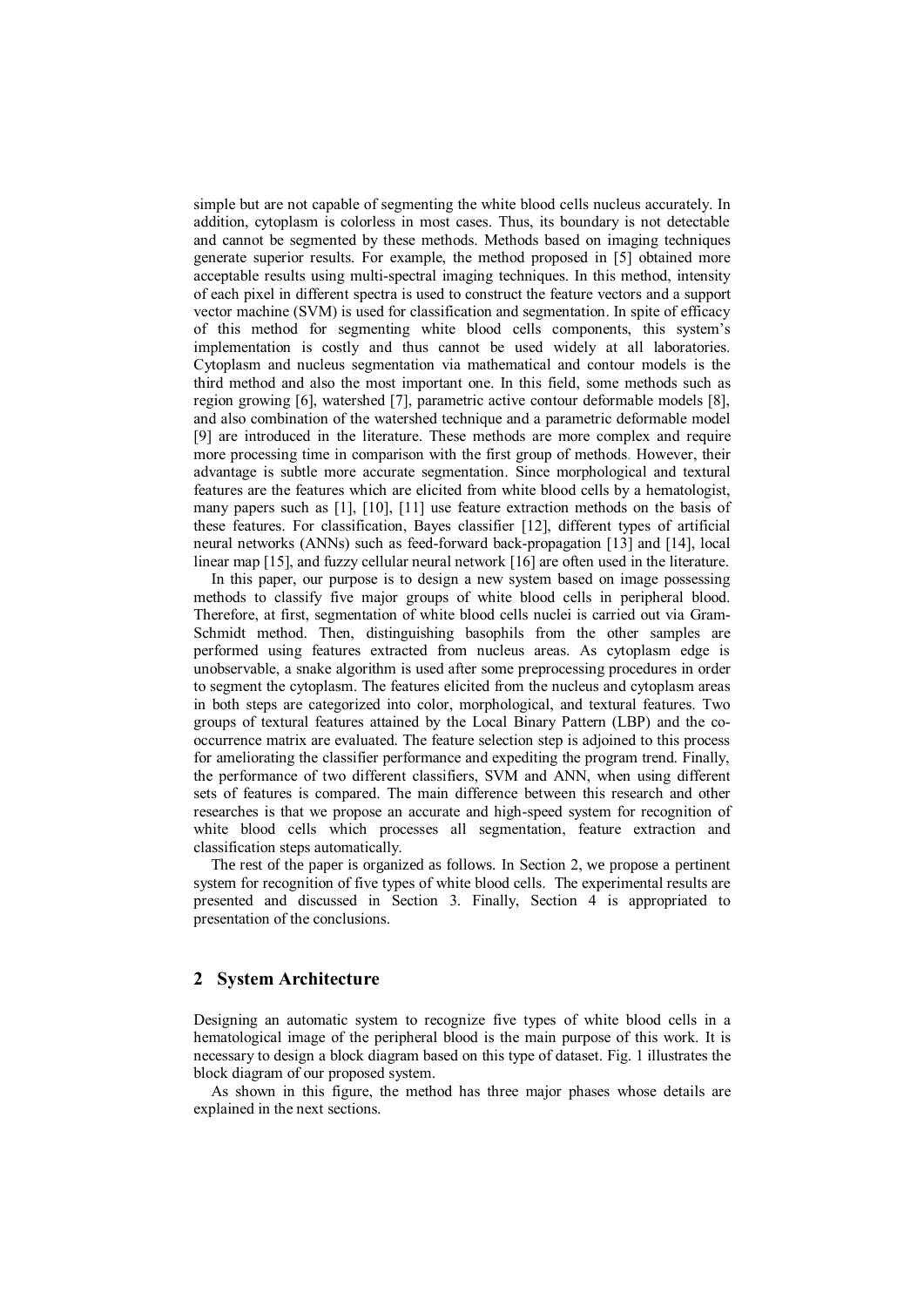

**Fig. 1.** The block diagram of the proposed system.

### **2.1 Phase I**

Since in most of the samples, the boundary between nucleus and cytoplasm of basophils cannot be distinguished visually; these cells should not involve in segmentation of cytoplasm's step. Therefore, they should be recognized from the other samples in this Phase.

**Segmentation of nucleus by Gram-Schmidt method:** In this method, pixel intensities of the RGB components of the color image of the dataset are considered as 3D vectors. Then,  $v_1$  as a desired vector is obtained by averaging the 3D vectors of the nucleus area in some samples. The  $v_2$  and  $v_3$  as undesired vectors are defined from the areas that are similar to the nucleus but are not the nucleus area. The training samples are selected randomly from one of the samples of each class which are not used in evaluation step. Using the Gram-Schmidt orthogonalization method proposed in [17] and  $v_1$ ,  $v_2$  and  $v_3$ , a weighting vector w is attained whose inner product with the pixel vectors results a composite image with higher intensity in the nucleus area compared to other areas (Fig. 2(a)). Next, by choosing an appropriate threshold based on the histogram information, we segment the image. The final result of the nucleus segmentation is shown in Fig. 2(b).



**Fig. 2.** (a) Resulting image with higher intensity in nucleus area relative to the other areas after applying the Gram-Schmidt orthogonalization method in a hematological image. (b) Final result of nucleus segmentation after thresholding.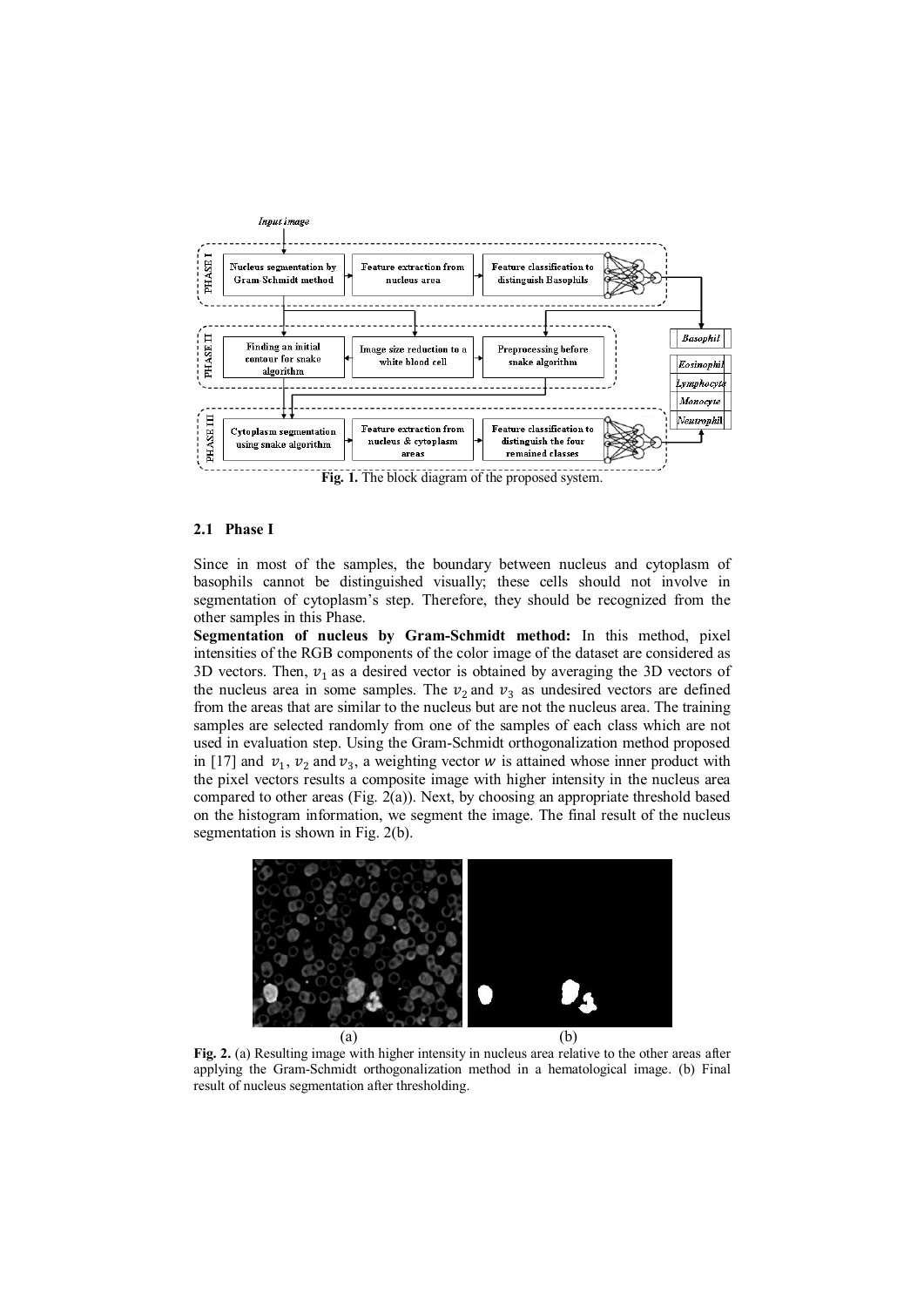**Feature extraction from nucleus area and classification to distinguish basophils:** As previously stated, basophils should be recognized and separated from the other types of white blood cells in this step. Therefore, some morphological features such as nucleus area and perimeter, number of the separated parts of nucleus, mean and variance of the nucleus boundaries and roundness criterion of nucleus are extracted from the segmented area. Color features are the other features extracted as a normalized vector of averaged nucleus color. To extract textural features, the cooccurrence matrix and the local binary pattern are applied and the results are compared.

*Co-occurrence Matrix*: The co-occurrence matrix is constructed on the basis of gray levels with the distances *d* and angles *φ*. In fact, this matrix describes the second order probabilistic features. Fourteen features are extracted from the co-occurrence matrix that explain contrast, homogeneity, entropy and others that properly represent the image textural properties. To make the features rotation invariant, 4 matrices are usually computed at 4 angles and the average of these matrices specifies the 14 features [18].

*Local Binary Patterns (LBP)*: Local Binary Pattern (LBP) is another feature for texture processing. Because LBP analyzes textures in different radii, it can be supposed as a multi-resolution textural feature. Two features are usually extracted for each radius. The first one is *LBPriu2* which represents the structure of texture and the other one is *VAR* which depicts changes in the gray levels [19].

#### **2.2 Phase II**

In this Phase, the main purpose is to prepare the image for the snake algorithm in order to segment the cytoplasm. To this end, image size reduction, preprocessing before the snake algorithm, and finding an initial contour for the snake algorithm are applied. These are explained below.

**Image size reduction:** Using the nucleus area segmented in the previous phase, we find the center of each nucleus and fit an appropriate window around to get sub images with a complete white blood cell. This trend makes the segmentation process easier. In our research, a 141\*141 window is used.

**Finding an initial contour for snake algorithm:** To find an initial contour for the snake algorithm, the morphological dilation operation is first applied to the segmented nucleus region. The structuring element for the dilation operation is a square with an adaptive size based on the nucleus size. In this step, the boundary of this region is used as the initial contour. Fig. 3 shows this procedure.



**Fig. 3.** (a) A segmented nucleus, (b) The image after dilation operation, (c) Initial contour.

The adaptive parameter, size of the structuring element, is because of the differences in the white blood cells sizes. To have a congruous initial contour next to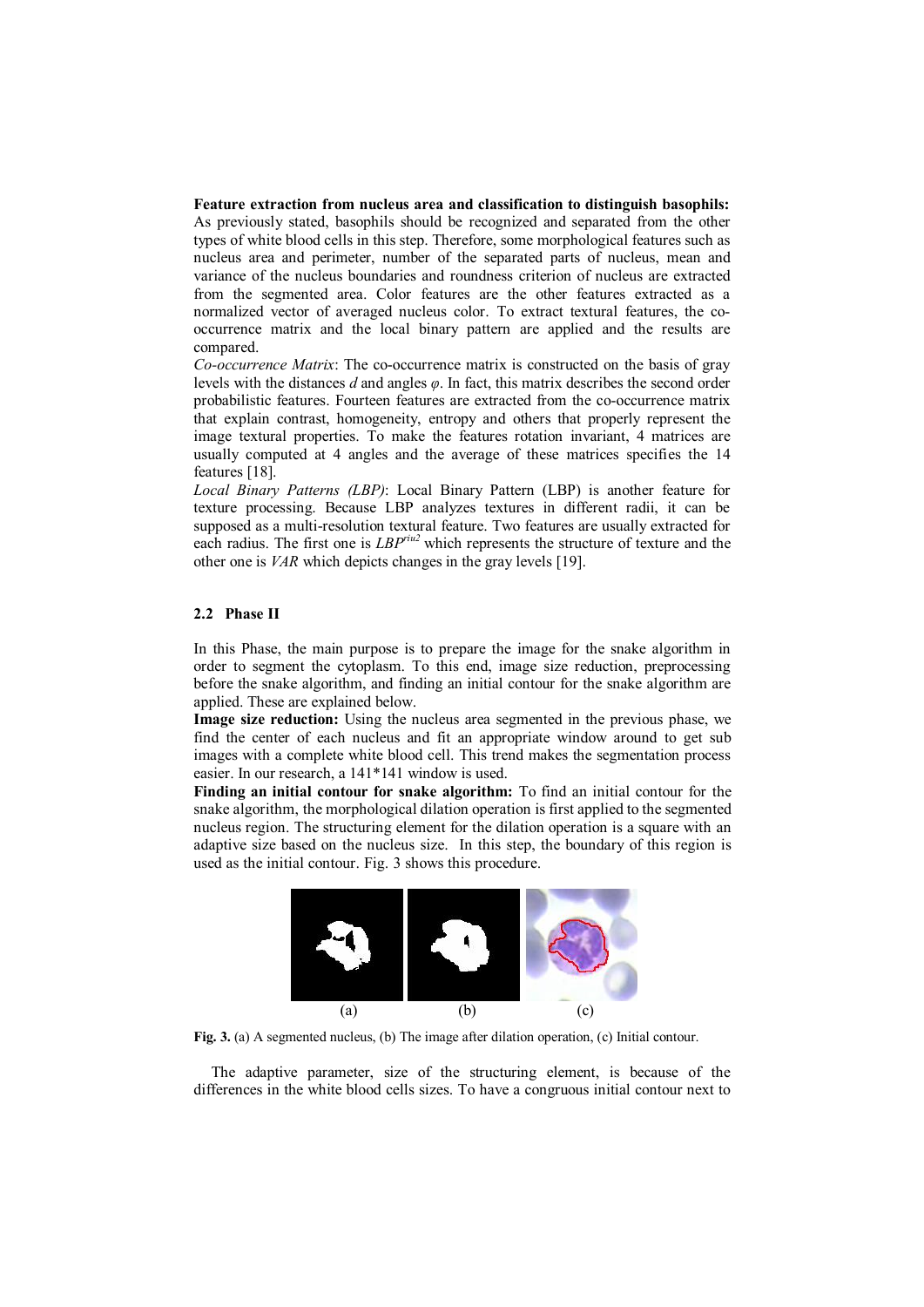the cytoplasm edge, the contour of a small nuclei should be processed with the smaller dilation operator than a large nuclei.

**Preprocessing before snake algorithm:** Due to high accumulation of the red blood cells, they may touch the cytoplasm of the white blood cells. Thus, the boundary between the cytoplasm and the red blood cells may not be distinguished when the color image is changed into gray-scale. To solve this problem, the image is enhanced by color histogram equalization. Next, the enhanced image is transferred into the Hue-Saturation-Intensity (HSI) space. The final image is attained by extracting the saturation plate from the HSI image. Based on this idea, we have a gray-scale image that has good discrimination between the boundaries of the cytoplasm and the red blood cells. Then, the image is smoothed by a Gaussian kernel to eliminate the cytoplasm cavities and inhomogeneities and ameliorates the image for the snake algorithm (Fig. 4).



**Fig. 4.** (a) A sample image. (b) The image after Histogram Equalization. (c) The image after extracting the saturated plate. (d) The smoothed image by a Gaussian kernel.

#### **2.3 Phase III**

The main aim of this phase is to recognize the four remaining classes of the white blood cells. For this purpose, after preprocessing and initial contour detection, the snake algorithm is applied to segment the cytoplasm. After segmentation, textural and morphological features are extracted from both of the nucleus and the cytoplasm and the four cell types are classified.

**Cytoplasm segmentation using snake algorithm:** The snake algorithm used in this paper is the algorithm proposed in [20].It starts from the obtained initial contour and its parameters are set as  $\alpha = 2, \beta = 5, \gamma = 0.7, \tilde{n} = 0.4$ . The snake algorithm ends when no snake points move to new positions for four consecutive iterations.

**Feature extraction from both nucleus and cytoplasm areas, and classifying the four remaining classes:** in this step, features are extracted from the cytoplasm area in combination with the features extracted from the nucleus area in phase I. Retrospectively, these features are categorized into three groups of morphological, textural, and color features. The morphological features are cytoplasm area and whole cell body perimeter, mean and variance of the cytoplasm boundaries, roundness of the whole cell and the ratio between the cytoplasm and nucleus areas. Textural features are also extracted from the cytoplasm area by a co-occurrence matrix and the local binary pattern and their results compared. At the end, a normalized vector of the average cytoplasm color is extracted as color features.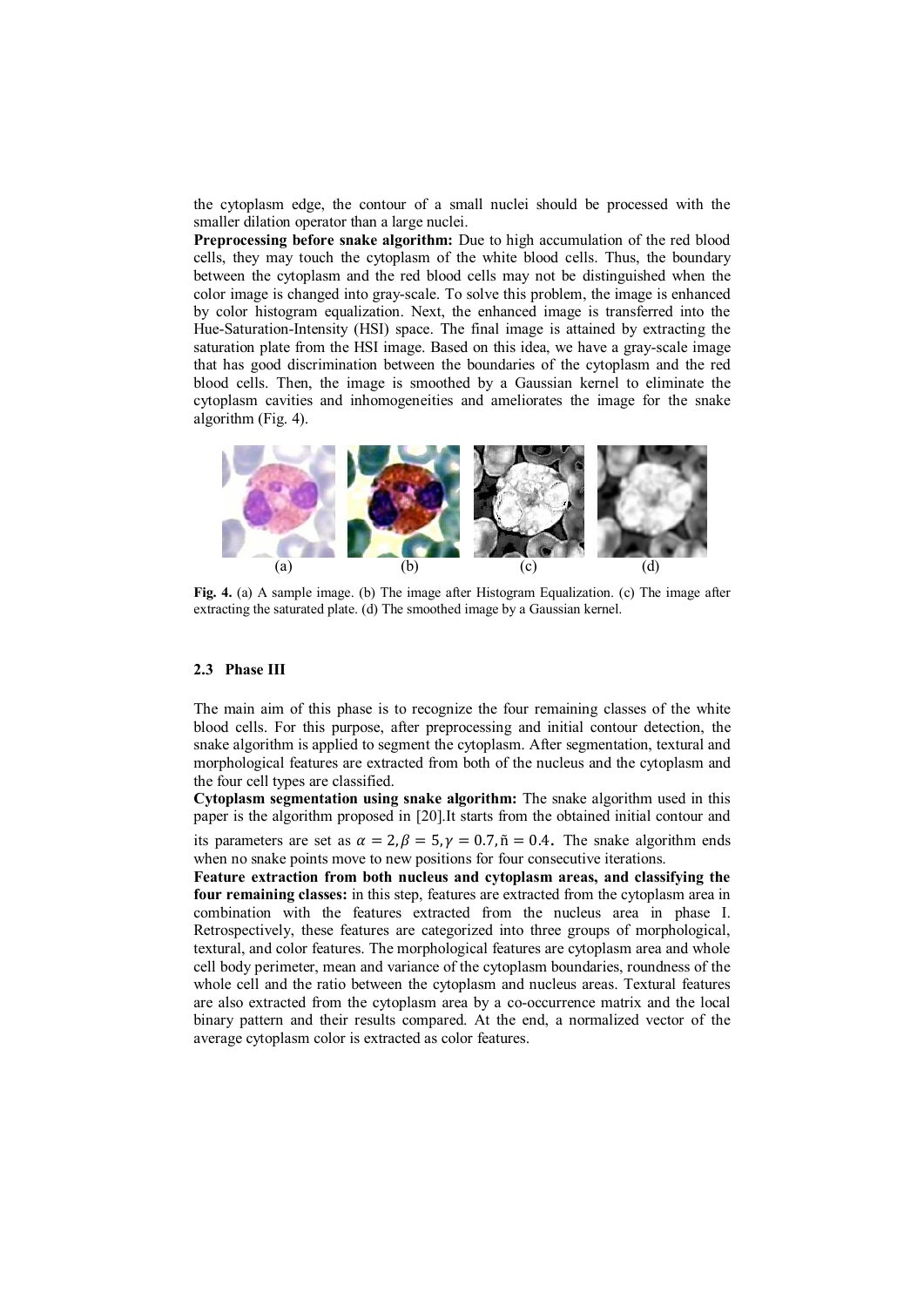## **3 Experimental Results**

The proposed method was evaluated by 251 blood smear slide images acquired by a light microscope from stained peripheral blood using the Digital Camera-Sony-Model No. SSC-DC50AP with magnification of 100. The images contain 720\*576 pixels and were classified by a hematologist into the normal leukocytes: basophil, eosinophil, lymphocyte, monocyte, and neutrophil. Also, the areas related to the nuclei were manually distinguished by an expert.

### **3.1 Segmentation Results**

In order to quantitatively evaluate the results of the nucleus and cytoplasm segmentations, the following similarity measure is defined.

$$
T_s = 100 \times \frac{A_{program} \cap A_{expert}}{\max(\mathbb{R}^d_{program} \dots A_{expert})}
$$
 (1)

where  $A_{program}$  is the segmented area by the algorithm and  $A_{expert}$  is the segmented area by an expert. When these two areas are the same,  $T_s$  is 100. In Table 1, the resulting measures for each kind of the white blood cells and their overall segmentation are presented.

**Table 1.** Similarity measures (*Ts* ) for the segmentation of different types of white blood cells.

|                | Basophil | Eosinophil | Lymphocyte | Monocyte | Neutrophil | Overall |
|----------------|----------|------------|------------|----------|------------|---------|
| <b>Nucleus</b> | 94.7%    | 90.81%     | 88.86%     | 96.7%    | 94.05%     | 93.02%  |
| Cytoplasm      | $\sim$   | 95.55%     | 93.05%     | 81.23%   | 97.25%     | 91.79%  |
| Average        | 94.7%    | 93.22%     | 90.01%     | 91.23%   | 96.23%     | 93.09%  |

According to Table I, it can be inferred that the accuracy result of nucleus segmentation for the lymphocyte class is lower than the other classes. The main reason is that the color of the cytoplasm is analogous to the color of the nucleus in many of the lymphocytes samples, especially young ones. Therefore, the segmentation error for this type of the white blood cells is larger than the others. Also, since in most of the cases, the vitreous cytoplasm of monocytes is colorless, even the deformable model with a congruous preprocessing is unable to find the cytoplasm boundaries precisely. Therefore, the accuracy result of the cytoplasm segmentation is worse than those of the other classes.

## **3.2 Classification Results**

In this paper, classification is performed in two sections, discriminating the basophils from the other types of white blood cells in phase I and recognizing the remaining classes in phase III.

To appraise the performance of the classifiers and the result of our proposed algorithms in recognizing the white blood cells, an accuracy criterion is used.

**Experimental result for basophil classification:** To compare the performance of the textural features, two groups of features, extracted from the nucleus area, are created. These two groups include similar morphological and color features but they are different in textural features. To classify these features, at first, feature dimension is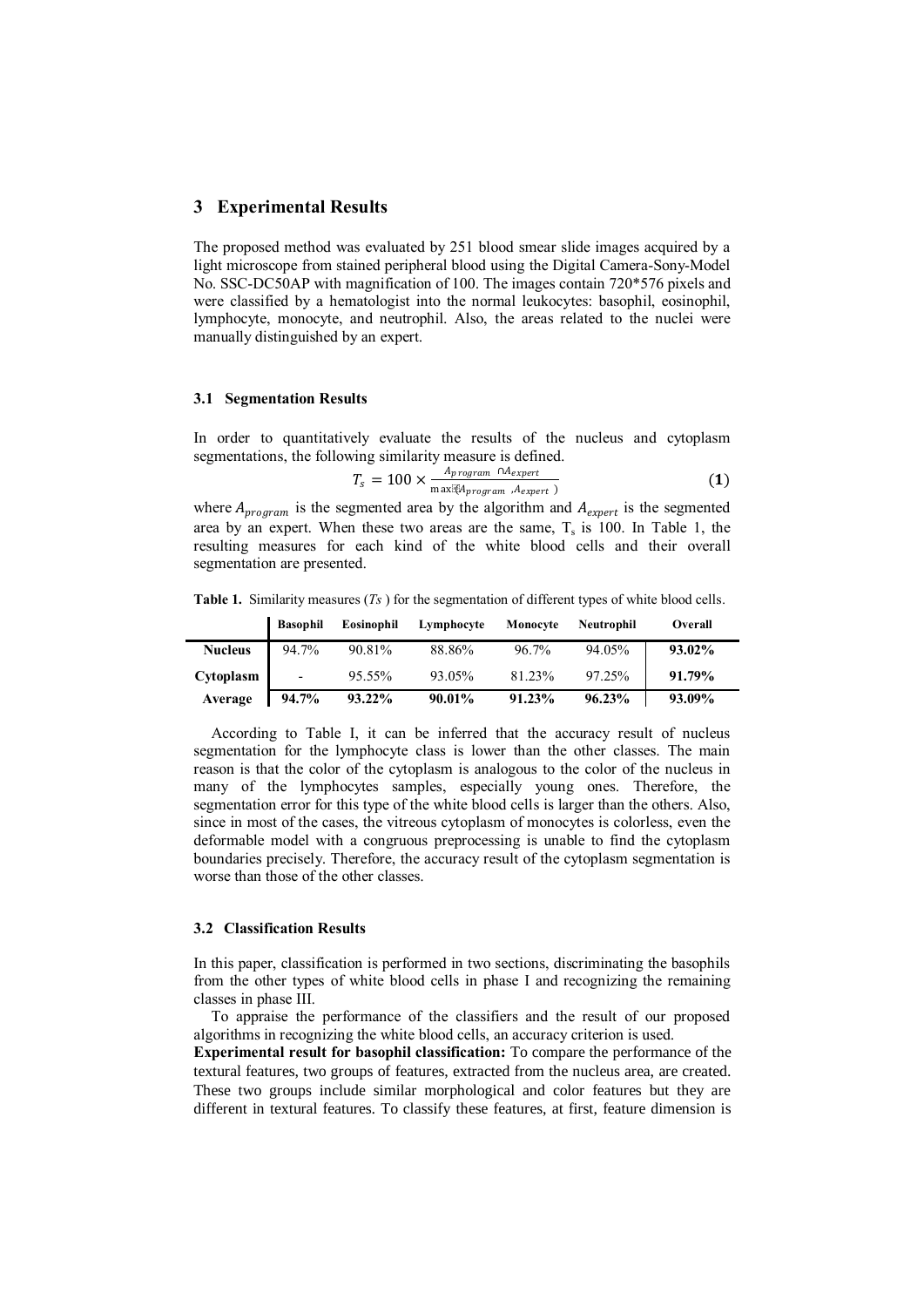reduced by a SFS algorithm [21] and the results for ANN [22] and SVM [23] are compared by means of an overall accuracy criterion. In this research, a Multi-Layer Perceptron (MLP) [22] ANN is used. Fig. 5(a) and (b) illustrate the results related to the local binary pattern and the co-occurrence matrix, respectively.

Some points are construed from these figures. The first point is that reduction in dimension of features aggravates the classification as expected. The second one is that the overall accuracy does not have considerable escalation after 15 features for both ANN and SVM. This occurs because after selecting 15 features, the differentiation between the features of each class is at a maximum and increasing the features dimension perplexes the classifier. The third one is that the ANN classifier has more fluctuation in the overall accuracy in comparison with the SVM. These changes are because the MLP is not trained well as a result of trapping in a local minimum. The other point is that the ANN and SVM classifiers have similar performances in most of the feature dimensions. But due to the stability of the SVM in training, it may be preferred. The last point is that the groups of the features attained from the cooccurrence matrices have generally better performance in comparison with the groups of features obtained from LBP. However, the time required for calculating the first group of features is significantly higher than the second one.



**Fig. 5.** The overall accuracy results for the ANN and SVM using: (a) LBP (b) Co-occurrence matrix as their textural features, to distinguish basophils.

According to the above conclusion, selecting 15 features and utilizing SVM is the best way to have optimal performance in classification results and speed. To compare these two groups of features, Tables 2 and 3 show confusion matrices, the accuracy, and the overall accuracy for these two groups when 15 features are selected and SVM is used as the classifier, respectively.

**Table 2.** Confusion matrix, Accuracy, and Overall Accuracy for 15 LBP features and SVM classifier.

|                         | Recognized | Recognized   | Accuracy |
|-------------------------|------------|--------------|----------|
|                         | Basophil   | Non-Basophil |          |
| <b>Basophil</b>         |            |              | 100%     |
| Non-Basophil            |            | .50          | 86.71%   |
| <b>Overall Accuracy</b> |            |              | 89.69%   |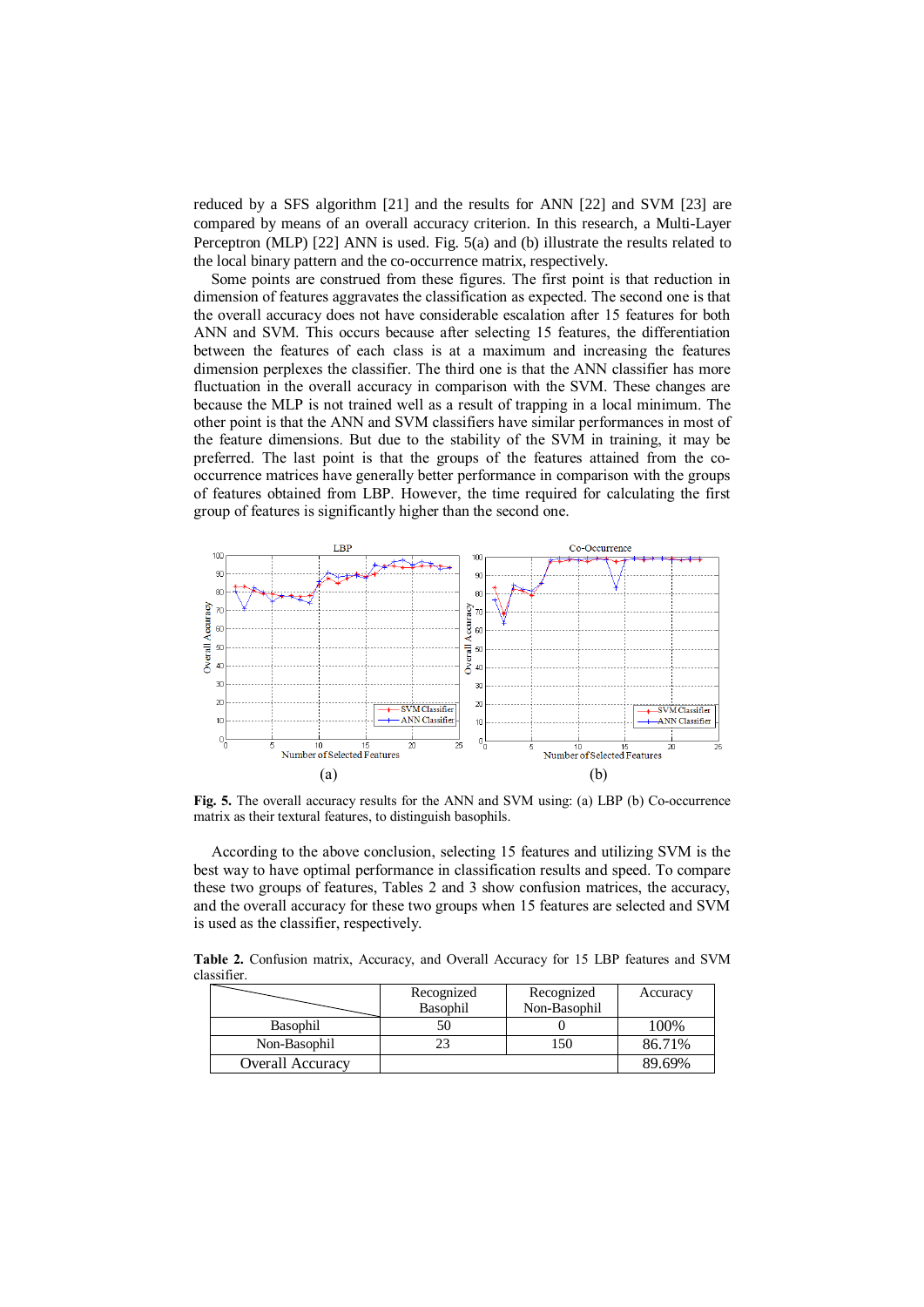**Table 3.** Confusion matrix, Accuracy, and Overall Accuracy for 15 Co-Occurrence features and SVM classifier.

|                         | Recognized | Recognized   | Accuracy |
|-------------------------|------------|--------------|----------|
|                         | Basophil   | Non-Basophil |          |
| Basophil                | 49         |              | 98%      |
| Non-Basophil            |            | 168          | 97.11%   |
| <b>Overall Accuracy</b> |            |              | 98.64%   |

According to these tables, the results of classification with the features of the cooccurrence matrix are superior to those of the LBP. However, considering a trade-off between accuracy and processing time, LBP may be preferred. The ratio between the times required for feature extraction using the co-occurrence and LBP methods is 20 to one.

**Experimental result for classifying the four remaining groups of white blood cells:** Similar to the previous section, the performance of the two groups of features whose textural features are extracted by the LBP and the co-occurrence matrix are compared whilst these features are obtained from both of the nucleus and cytoplasm areas. For a second time, the SFS algorithm is applied in order to select the best features in a prespecified dimension and the results are compared for ANN and SVM by the accuracy criterion. Fig. 6(a) delineates the overall accuracy of the SVM and ANN for the first group of features and Fig. 6(b) demarcates the result for another group of features.



**Fig. 6.** The overall accuracy results of the ANN and SVM using: (a) LBP; (b) Co-occurrence matrix as their textural features, in order to distinguish the 4 remaining classes.

According to the above figures, some points related to the performance of the classifiers are analogous to the conclusion discussed in the previous section. For instance, reduction in dimension of features exacerbates the classifier performance. Furthermore, the oscillation of the overall accuracy of the ANN classifier is considerably more than that of the SVM. Other points inferred from the figures are: after 10 features, curves do not have significant escalation for both of the ANN and SVM, the SVM classifiers have superior performance in this case in comparison with the ANN. In addition, it is obvious that the groups of features obtained from the cooccurrence matrices have generally superior performance again.

In conclusion, considering both of the classification accuracy and processing time, SVM classifiers and feature dimension of 10 can be considered as optimal.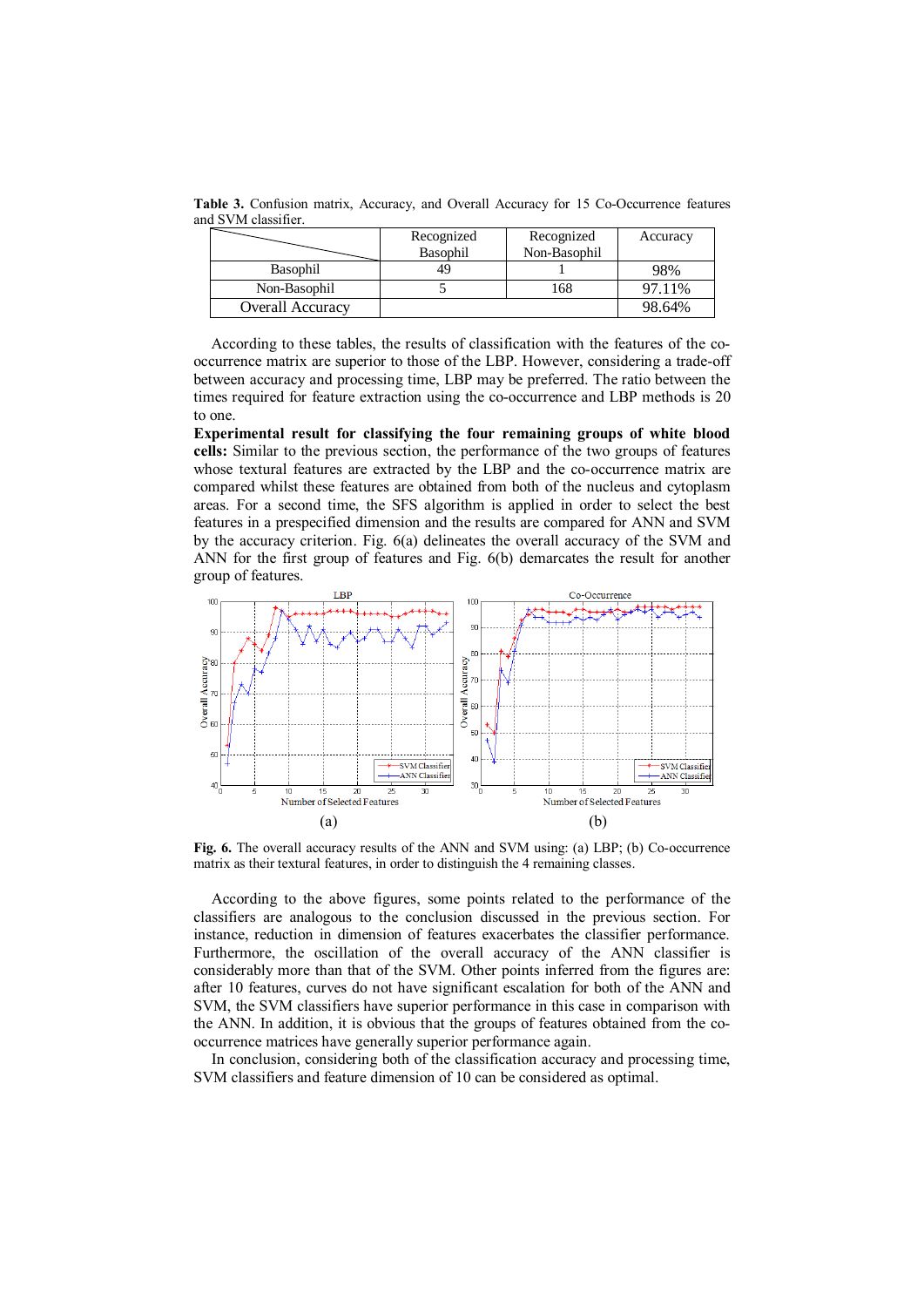Tables 4 and 5 illustrate the confusion matrix, accuracy, and overall accuracy when 10 features are selected and SVM is used as a classifier with the local binary pattern and the co-occurrence matrix, respectively. According to these tables, in this case, the classification accuracy for the two defined groups of features seems to be equal. However, noting this fact that calculation of the features extracted by the cooccurrence matrix is noticeably more computational, using LBP for the textural features is proposed for this phase again.

**Table 4.** Confusion matrix, Accuracy, and Overall Accuracy for 10 LBP features and SVM classifier.

|                  | Recognized<br>Eosinophil | Recognized<br>Lymphocyte | Recognized<br>Monocyte | Recognized<br>Neutrophil | Accuracy |
|------------------|--------------------------|--------------------------|------------------------|--------------------------|----------|
| Eosinophil       | 19                       |                          |                        |                          | 100%     |
| Lymphocyte       |                          | 27                       |                        |                          | 93.1%    |
| Monocyte         |                          |                          | 23                     |                          | 95.83%   |
| Neutrophil       |                          |                          |                        | 27                       | 96.43%   |
| Overall Accuracy |                          |                          |                        |                          | 96%      |

Table 5. Confusion matrix, Accuracy, and Overall Accuracy for 10 the co-occurrence features and SVM classifier.

|                  | Recognized<br>Eosinophil | Recognized<br>Lymphocyte | Recognized<br>Monocyte | Recognized<br>Neutrophil | Accuracy |
|------------------|--------------------------|--------------------------|------------------------|--------------------------|----------|
| Eosinophil       | 18                       |                          |                        |                          | 94.74%   |
| Lymphocyte       |                          | 27                       |                        |                          | 93.1%    |
| Monocyte         |                          |                          | 23                     |                          | 95.83%   |
| Neutrophil       |                          |                          |                        | 28                       | 100%     |
| Overall Accuracy |                          |                          |                        |                          | 96%      |

# **4 Conclusion**

In this paper, we proposed a system in order to recognize five groups of white blood cell in the peripheral blood. The proposed system has a reasonable processing time and is sufficiently accurate. The overall segmentation result of 93% and classification accuracies of 90% and 96% in phases I and III verify the accuracy of the system. Regarding the processing time, the program requires 10 seconds for analyzing a single white blood cell on a Pentium-4 PC, running at 3.2 GHz, with 1 GB of RAM and MATLAB. Hence, differential counting of 100 white blood cells lasts about 16 minutes. As a comparison, an expert requires almost 15 minutes to carry out this process. Thus, this program can be used in the hematological laboratories.

Notwithstanding mentioned advantages, the proposed method may need initial calibration at the start point of the program when new datasets with different characteristics are introduced to the system. This is due to the required alignment of the initial vectors in the Gram-Schmidt method. As a future work, an algorithm can be designed to align the three preceded vectors in the Gram-Schmidt method automatically. In addition, it is cogent to add a new class for the white blood cells that do not belong to those five classes. This is due to the fact that sometimes other cells called Blast appear in the peripheral blood. This cell type is more frequently found in the abnormal blood samples.